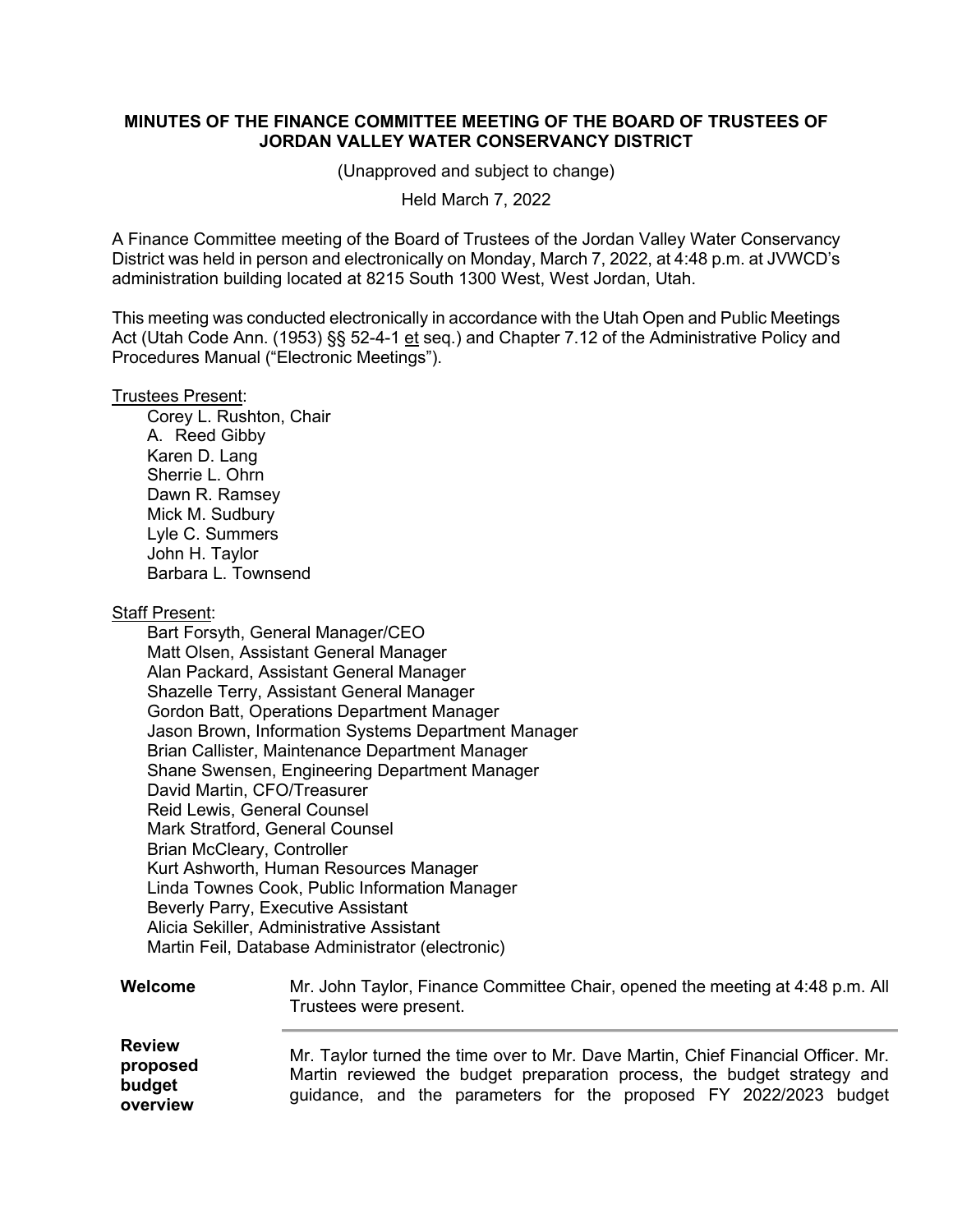preparation. He explained that the proposed FY 2022/2023 budget is based on 102,000 acre-feet of water deliveries, a proposed water rate adjustment of 3.5%, property tax rate increase from an estimated Certified Tax Rate of 0.00034 to 0.000375, \$25.6 million property tax revenues, use of the Revenue Stabilization Fund, Capital Project expenditures of \$51.5 million (net), Operations and Maintenance budget based on level of service, a personnel adjustment of a 7% merit increase or step-increase, three new personnel positions, and PayGo Capital funding of \$18.5 million. Mr. Martin explained the water deliveries forecast of 102,000 acre-feet is below the trend line because of the ongoing drought. He shared information on the projected sources and uses of funds.

Ms. Ohrn asked how much of a water rate increase would be required if the property tax rate was not adjusted. Mr. Martin said water rates would need to increase by an additional 6.5% or that more funds would need to be used from the Revenue Stabilization Fund. Mr. Forsyth said JVWCD's strategy has been to try not to have a double digit increase in the tax rate. He expressed concern with using too much of the Revenue Stabilization Fund to alleviate the need for water rate or property tax increases as the continuing drought and lower water deliveries could affect JVWCD's revenues. He also explained that having the stable revenue from property tax pays JVWCD's debt service and helps save money when bonding. Mr. Rushton expressed appreciation that JVWCD tries to spread costs across generations equitably. Mr. Taylor stated property tax is a stable revenue which is important to have during this time of drought and lower water deliveries. Ms. Ohrn expressed concern for the inflationary situation the end consumers are experiencing right now and feels JVWCD needs to be as prudent as possible when considering water rate and property tax increases. Ms. Ramsey agreed with Ms. Ohrn's concerns.

**Review personnel expenditures budget**

Mr. Kurt Ashworth, Human Resources Manager, presented the proposed personnel budget for FY 2022/2023. He explained that a diverse range of skills and abilities are required of the 152 JVWCD employees. In order to project the personnel costs for the FY 2022/2023 budget, data has been collected from various sources including the Consumer Price Index and Employment Cost Index. He described the expenditures that are included in the personnel budget including salary, health insurance, state retirement contributions, Medicare, substitute Social Security Plan contributions, life insurance, long-term disability insurance, and sick leave conversion.

Mr. Ashworth stated there is an overall 7.2% increase, or \$1,296,672, in the proposed FY 2022/2023 personnel budget as a result of inflation, an increase in stand-by pay, higher health insurance costs, salary increases, and three proposed new positions which support JVWCD's attempt to stay competitive as an employer. The total proposed FY 2022/2023 personnel budget is \$19,191,089. Staff is proposing either a 7.0% merit pay increase or one step increase for employees. He presented information from a salary adjustment survey of other local districts and Member Agency cities and stated that JVWCD falls close to the median in the comparisons. Also included in the budget are recruitment and retention incentives, and maintenance and operations advancement programs. He said that in 2021, JVWCD had 19 employee terminations, five of which were retirements. Mr. Taylor said he is concerned about retention of skilled employees and encouraged staff to do what is